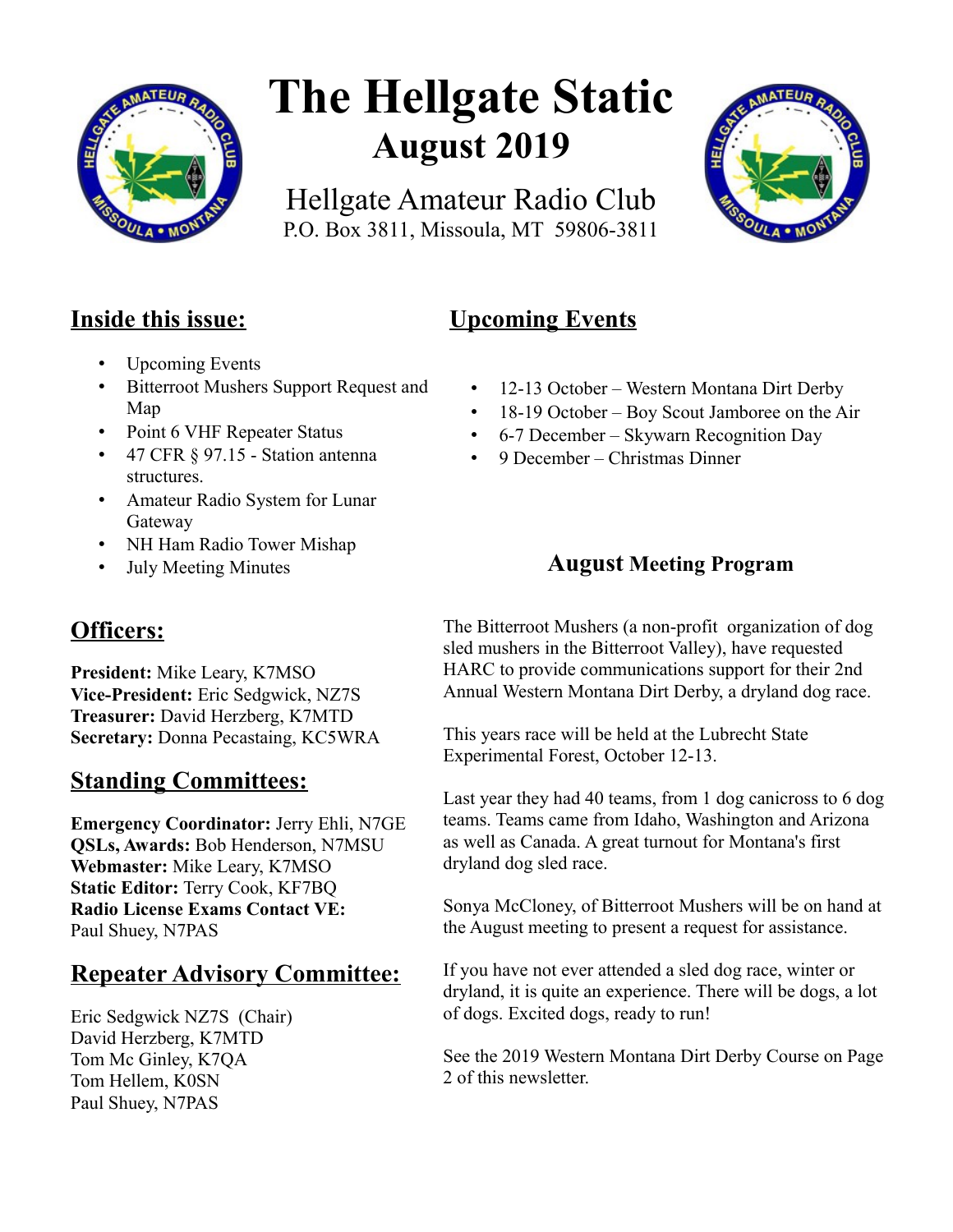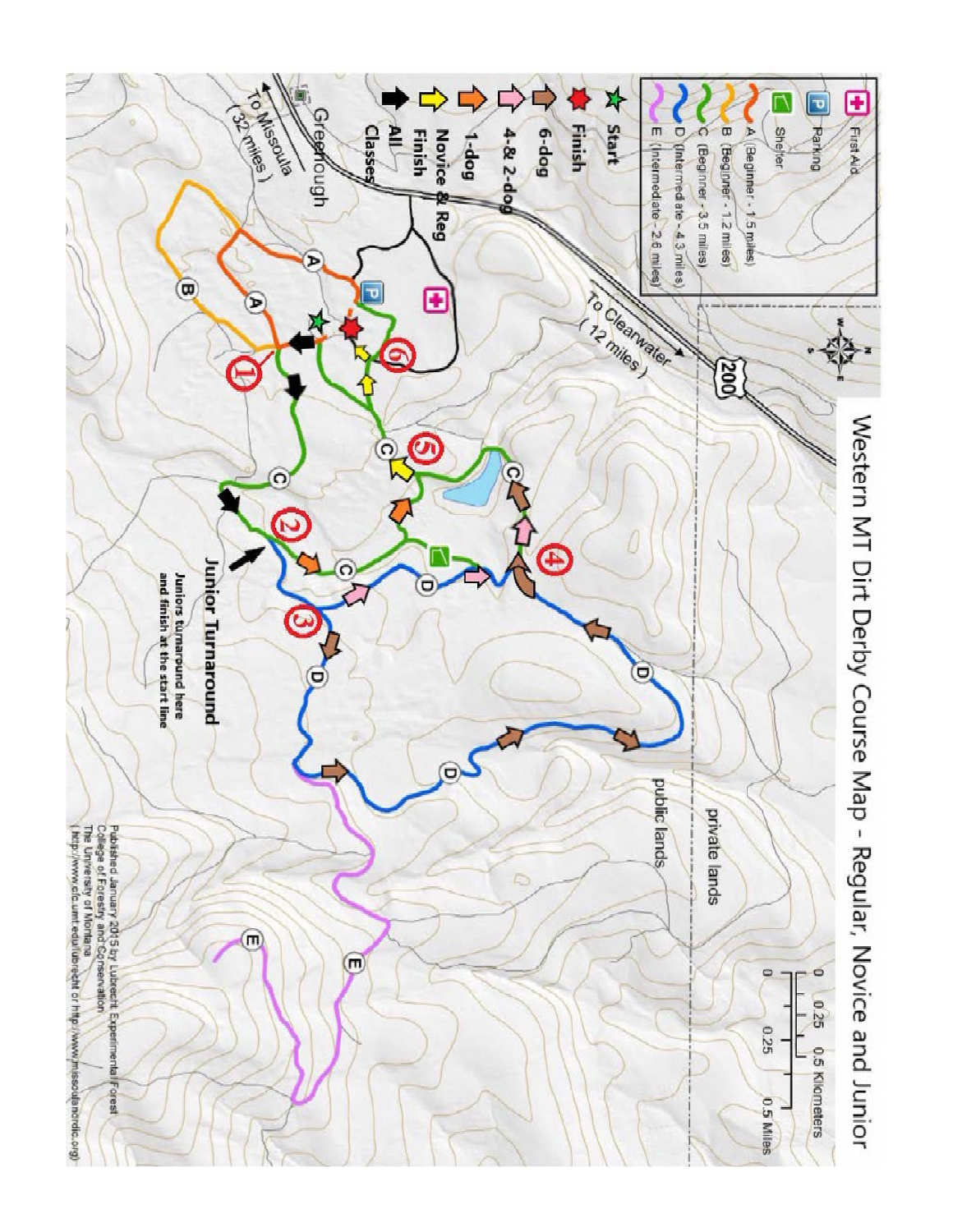#### **Point 6 VHF Repeater Status**

Eric NZ7S and Paul N7PAS took a journey up to Point 6 to repair the damaged 147.040 repeater tower. The trip was successful and the repeater is back in operation. This is fortuitous because prior to the July  $24<sup>th</sup>$  VHF net, it was discovered that the 146.900 repeater is off the air. The repeater committee will be assessing the situation.

#### **47 CFR § 97.15 - Station antenna structures.**

§ 97.15 Station antenna structures.

(a) Owners of certain antenna structures more than 60.96 meters (200 feet) above ground level at the site or located near or at a public use airport must notify the Federal Aviation Administration and register with the Commission as required by part 17 of this chapter.

(b) Except as otherwise provided herein, a station antenna structure may be erected at heights and dimensions sufficient to accommodate amateur service communications. (State and local regulation of a station antenna structure must not preclude amateur service communications. Rather, it must reasonably accommodate such communications and must constitute the minimum practicable regulation to accomplish the state or local authority's legitimate purpose. See PRB-1, 101 FCC 2d 952 (1985) for details.)

(c) Antennas used to transmit in the 2200 m and 630 m bands must not exceed 60 meters in height above ground level.

[64 FR 53242, Oct. 1, 1999, as amended at 82 FR 27214, June 14, 2017]

#### **AMSAT and ARISS Designing Amateur Radio System for Lunar Gateway**

08/06/2019 ARRL Newsletter

Details are still being fleshed out, but AMSAT and are working on the design of an Amateur Radio system for NASA's Lunar Gateway. As NASA explains, the Gateway "will be a small spaceship in orbit around the moon that will provide access to more of the lunar surface than ever before with living quarters for astronauts, a lab for science and research, ports for visiting spacecraft, and more." For NASA, the Lunar Gateway is "a spaceport for human and robotic exploration to the moon and beyond." For radio amateurs, the Lunar Gateway will represent the next step in moving ham radio out of low-Earth orbit and into deep space. Under the current timeline, initial sections of the Gateway are scheduled to launch in 2022, with the Gateway in lunar orbit by 2026.

"To make this happen, we are leveraging the work and expertise of the worldwide AMSAT organizations and the international ARISS community in this endeavor," ARISS-International Chair and AMSAT Vice President for Human Spaceflight Programs Frank Bauer, KA3HDO, said. "We have an international team working on this and are meeting twice a month to mature the concept." The ARISS concept was presented to NASA in May and got positive feedback, and was favorably received a few weeks later at the ARISS-International meeting in Montreal from the Canadian Space Agency's Gateway Program Manager.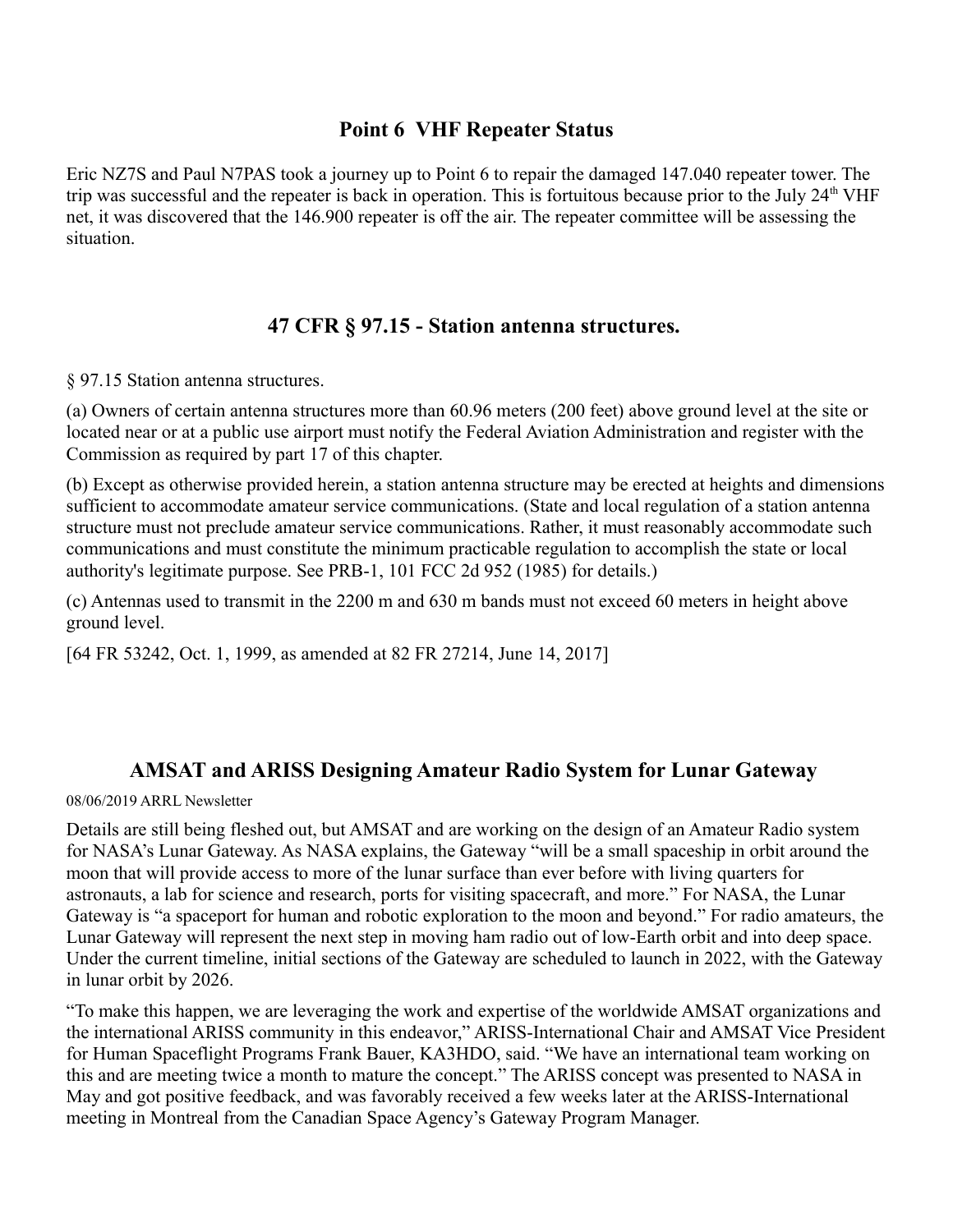"The Amateur Radio Exploration (AREx) team has done some really good work," Bauer continued. "The challenge for amateurs will be on the order of a 30 dB signal path loss as compared to LEO. But the link margins on our design seem to close [that gap]."

The Lunar Gateway will serve as a solar-powered communication hub, science lab, short-term habitation module, and a holding area for rovers and other robots that may be bound for the moon or for other planets. NASA is leading the project in collaboration with commercial and international partners, and all of the International Space Station partners. This includes the European Space Agency, Roscosmos (Russia), JAXA (Japan), and the Canadian Space Agency.

One of the project's facets now under discussion within the AREx Working Group is a phased-array antenna that can be electronically directed. The Lunar Gateway group has told ARISS that it is important to get in on Phase 1 of the Lunar Gateway program and develop its system early on.

"We need to develop a block diagram of a system and subsystems and find team members who want to work on each, Bauer said when the ARISS-International team met in Montreal. "We must set up requirements and interface documentation. We need to solidify the frequencies to use, working with the International Space Frequency Coordination Group."

ARISS ARRL Representative Rosalie White, K1STO, said that ARISS wants to spread the word about the new initiative. "Doing so will help bring in greatly needed new volunteers to join the team and assist with what unique things must be done," she said. "When able, face-to-face meetings must be held with team leaders to define roles for team members and to develop hardware plans."

White also hopes the new project may inspire the of the Amateur Radio community.

### **One Dead, One Injured in New Hampshire Ham Radio Tower Mishap**

07/31/2019 ARRL newsletter

A tower dismantling turned tragic on Saturday, July 27, in Deerfield, New Hampshire, when two radio amateurs working some 40 feet up on the tower were carried to the ground when the structure collapsed. Joseph Areyzaga, K1JGA, 52, of Goffstown, New Hampshire, did not survive his injuries sustained in the fall, while the tower's owner, Michael Rancourt, K1EEE, 65, was seriously injured and remains hospitalized. Rancourt was taking down the tower in preparation for selling his house, and the pair had nearly completed their work. They were tied into the tower and went down with it as it collapsed.

The tower, a tilt-over model said to be 40 to 50 feet, had been bolted to prevent it from tilting as it was being dismantled.

A law enforcement source said a number of people were at the site at the time for a social gathering as the tower was being taken down, and they witnessed the tragedy.

No official determination has been made regarding the cause of the structural failure, but a radio amateur who visited the scene afterward observed that two of the tower's three legs were clearly compromised and split cleanly and the third leg bent, just above the fully intact tilt base.

The New Hampshire Amateur Radio tower-related fatality is the second such deadly incident in a little more than 6 weeks. In mid-June, a Pennsylvania radio amateur died when the tower he was installing collapsed as he was attempting to attach a guy line to the structure's bottom section.